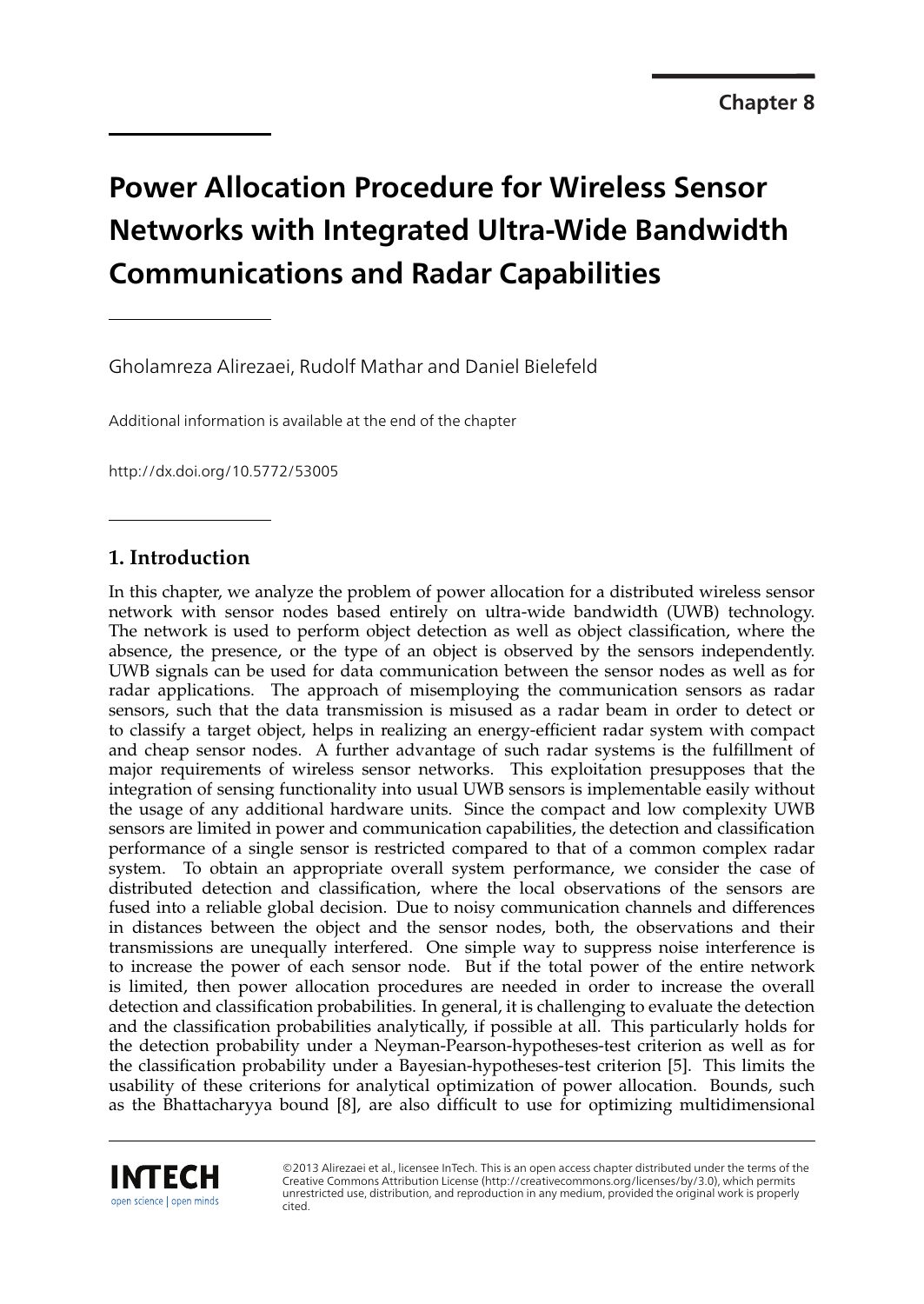problems. Therefore, we employ an information theoretic approaches [3], which help to solve the power allocation problem with a lower mathematical complexity. This approach yields a simple however suboptimal analytical solution for the power allocation problem. Furthermore, the proposed technique enables the consideration of object detection and classification at the same time. This is a further advantage of this method, which enables the usage of the same allocation algorithm in both cases. Hence a sensor network, which is used to classify target objects, can also be used to detect the absence or the presence of a target object with equal system settings. Therefore we only describe the case of object classification, which also includes the case of object detection, in the following sections.

The origin of research on distributed detection has been the attempt to fuse signals of different radar devices [10]. Currently, distributed detection is usually discussed in the context of wireless sensor networks, where the sensor unit of the nodes might be based on radar technology [7, 9, 14]. Other applications for UWB radar systems, which require or benefit from the detection and classification capabilities, are for example localization and tracking [6] or through-wall surveillance [4]. The physical layer design for an integrated UWB radar network that utilizes OFDM technology was analyzed in [11]. In [2] the case of object detection is considered, where for the problem of power allocation an approach based on the maximization of the Kullback-Leibler distance is used. In a recent publication [1] another approach is discussed, where the bit-error probability of data communication is used in order to allocate the transmission power and to increase the overall detection probability.

This chapter is divided into the following three sections except the introduction. First, the system model of the wireless network including sensor nodes and the fusion center is described. Here, all system parameters and assumptions with detailed mathematical formulations are introduced. Furthermore, the global classification rule in the fusion center as well as the local decision rules in the nodes are motivated. In the second section, we present a novel approach for power allocation in order to increase the overall classification probability, following which, the solution of this optimization approach is briefly discussed. The last section shows some results and demonstrates the feasibility of object classification by using the proposed power allocation method in UWB signaling systems. This chapter concludes with an interpretation of the achieved system performance.

## **2. System model**

Throughout this chapter we denote the set of natural, real, and complex numbers by  $\mathbb{N}$ ,  $\mathbb{R}$ , and C, respectively. Note that the set of natural numbers does not include the element zero. Furthermore, we use the subset  $\mathbb{F}_N \subseteq \mathbb{N}$  which is defined as  $\mathbb{F}_N := \{1, \ldots, N\}$  for any given natural number *N*. The mathematical operations |*z*| and |**z**| denote the absolute value of a real or complex-valued number *z* and the Euclidian length of a real or complex vector **z**, respectively.

Distributed *target object* classification can be formally modeled by a multiple hypotheses testing problem with hypotheses  $H_k \forall k \in \mathbb{F}_K$  for a specified number  $K \in \mathbb{N}$  of different objects. We assume that all objects have the same size, shape, alignment, and position. They only differ in material and are classified by their complex-valued reflection coefficients  $r_k \in \mathbb{C}$ , which are ordered in a strictly increasing manner  $0 \leq |r_1| < \cdots < |r_K| \leq 1$ . Therefore the reflection coefficients are the only recognition features in this work. Generally, this assumption is not realistic, but, this case describes an ideal scenario for increasing the classification probability by performing a power allocation and is not really suitable for analyzing the problems of manifoldness.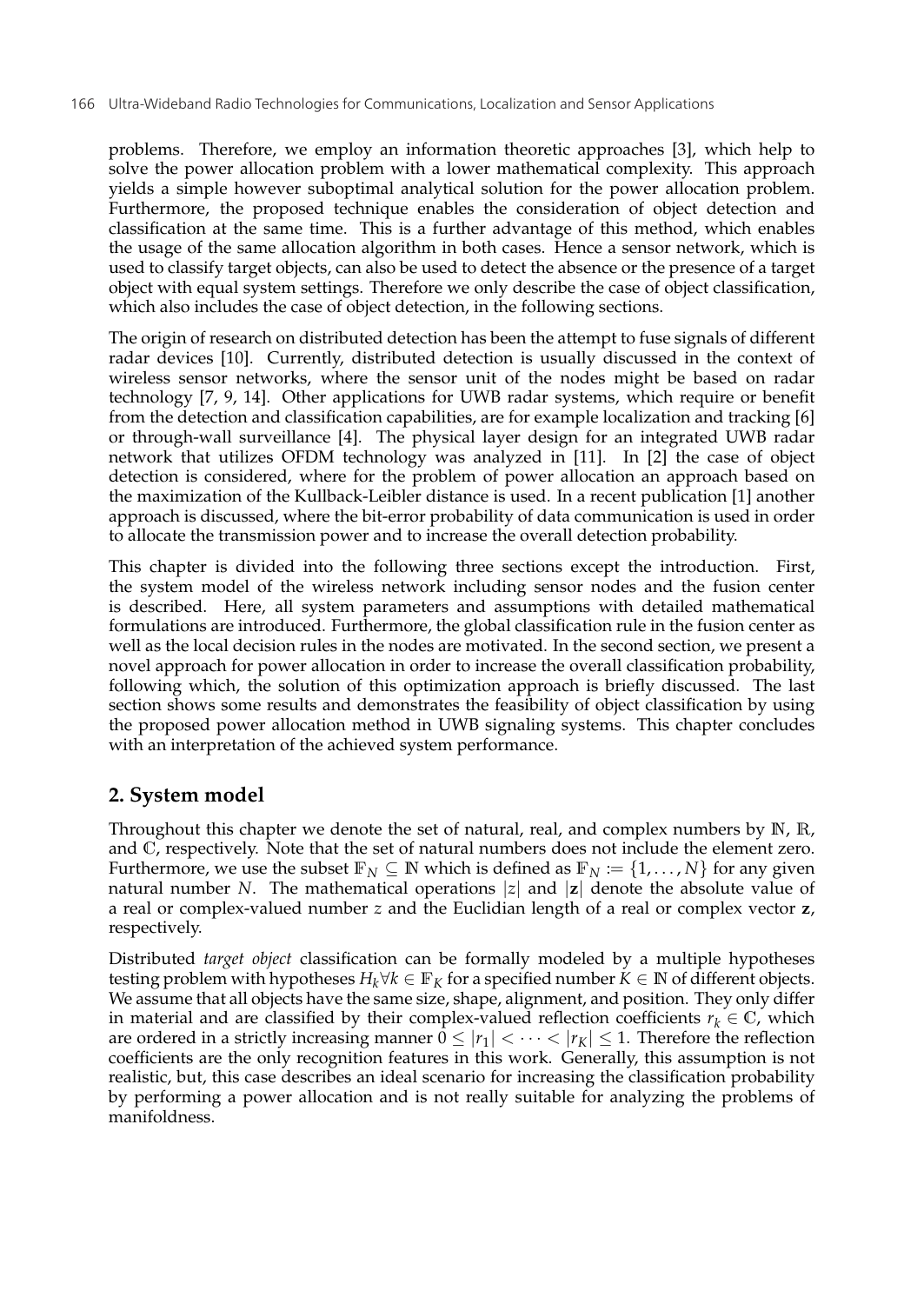with Integrated Ultra-Wide Bandwidth Communications and Radar Capabilities 167 Power Allocation Procedure for Wireless Sensor Networks



**Figure 1.** System model of the distributed wireless sensor network.

At any instance of time, a network of  $N \in \mathbb{N}$  independent and spatially distributed sensors, as shown in Figure 1, obtains random observations  $X_1, \ldots, X_N \in \mathbb{R}$ . In the case of energy classification,  $X_n$  models the received signal at the receiver of the  $n<sup>th</sup>$  sensor. If a target object is present, then the received energy is a part of the radiated energy of the same sensor, which is reflected from the object's surface and is weighted by its reflection coefficient. We refer to this communication channel, between the sensors and the target object, as the *first* communication link and denote all dedicated parameters by the superscript *R*. The random observations  $X_1, \ldots, X_N$  are assumed to be conditionally independent for each of the underlying hypotheses, i.e., the joint conditional probability density function of all the observations factorizes according to

$$
f^{R}(X \mid H_{k}) := \prod_{n=1}^{N} f_{n}^{R}(X_{n} \mid H_{k}), \ \forall k \in \mathbb{F}_{K}, \tag{1}
$$

where *X* denotes the sequence of random variables  $X_1, \ldots, X_N$ . In general, the observations are not identically distributed because the sensor nodes have different distances  $d_n^R$  from the target object and their radiated powers  $P_n^R$  are also different. Therefore, the signal-to-noise ratio (SNR) varies between the sensor nodes. Due to the distributed nature of the problem, the  $n<sup>th</sup>$  sensor  $S_n$  performs independent measurements and processes its respective observation  $X_n$  by generating a local decision  $U_n := \theta_n(X_n) \forall n \in \mathbb{F}_N$ , which depends only on its own observation and not on the observations of other sensor nodes. After deciding locally, each sensor transmits its decision to a fusion center located at a remote location. The communication between the sensor node and the fusion center is determined by the corresponding distance  $d_n^C$  as well as by the transmission power  $P_n^C$  of the same sensor node. We refer to this communication channel, between the sensor nodes and the fusion center, as the *second* communication link and denote all dedicated parameters by the superscript *C*. Furthermore, we assume that both communication channels are non-fading channels and that all data transmissions are affected only by additive white Gaussian noise (AWGN). We disregard time delays within all transmissions and assume synchronized data communication. We use two distinct pulse-shift patterns for each sensor node in order to distinguish its first and second communication link from the communication links of other sensor nodes as described in [13]. Each pattern has to be suitably chosen in order to suppress inter-user interference at each receiver. Hence the *N* received signals at the fusion center are uncorrelated and are assumed to be conditionally independent for each of the underlying hypotheses. These received random signals correspond to the local decisions *U*1,..., *UN* and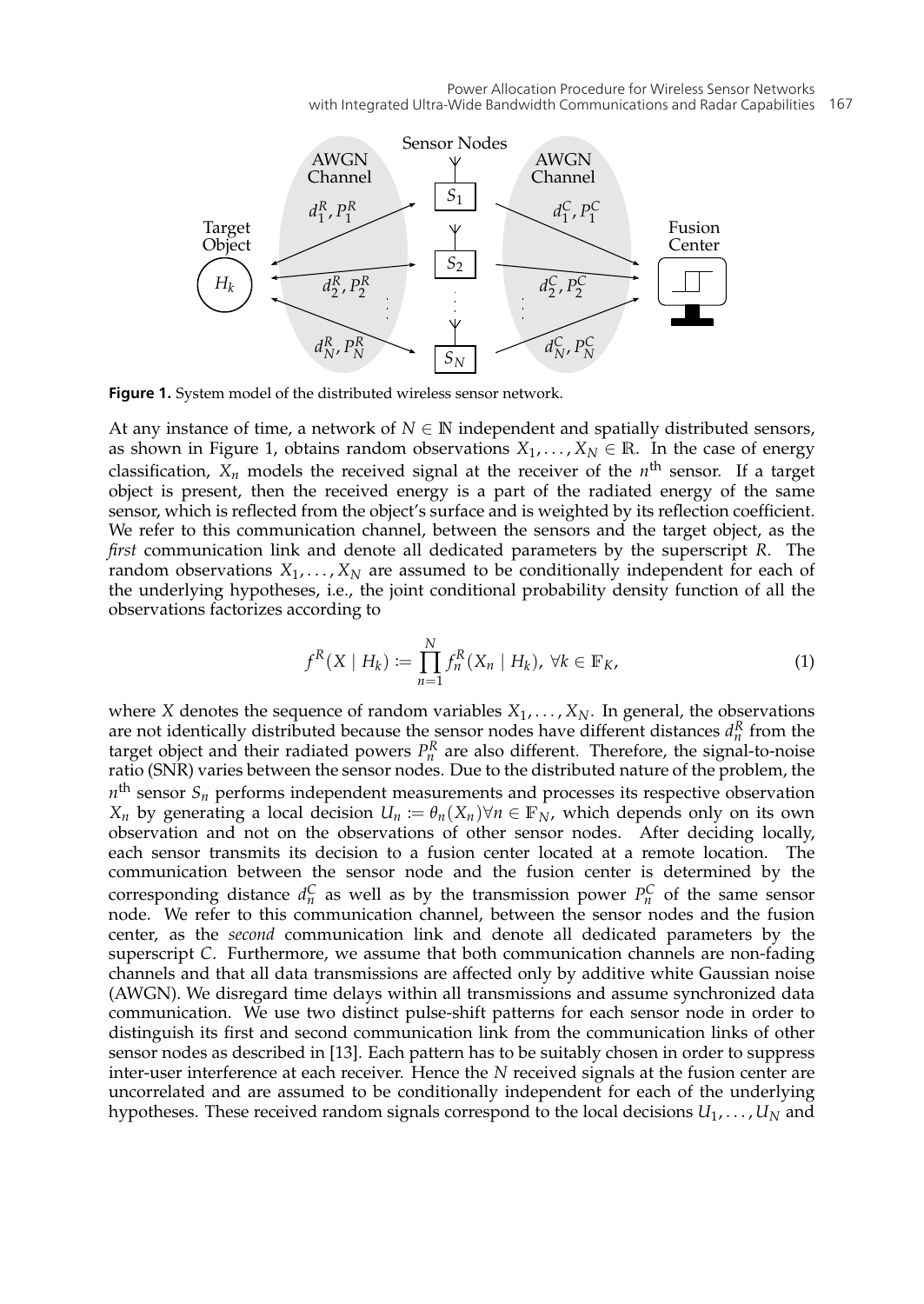are mapped to  $\tilde{\mathbf{X}}_1,\ldots,\tilde{\mathbf{X}}_N\in\mathbb{R}^K$ . Their joint conditional probability density function factorizes according to

$$
f^{C}(\tilde{\mathbf{X}} \mid H_{k}) \coloneqq \prod_{n=1}^{N} f_{n}^{C}(\tilde{\mathbf{X}}_{n} \mid H_{k}), \ \forall k \in \mathbb{F}_{K},
$$
\n(2)

where  $\tilde{X}$  denotes the sequence of random vectors  $\tilde{X}_1, \ldots, \tilde{X}_N$ . In general, these observations are – similar to the observations  $X_1, \ldots, X_N$  – not identically distributed, because of variation in distances  $d_n^C$  as well as that of the radiated powers  $P_n^C$ . Unlike the local decision rules, the global decision rule  $U_0 := \theta_0(\tilde{X}_1, \ldots, \tilde{X}_N)$  depends on all observations in order to increase the overall classification probability.

All described assumptions are necessary in order to obtain an ideal framework suited for analyzing the power allocation problem without studying problems of different classification methods in specific systems and their settings.

#### **2.1. Local classification rules**

The local decision and classification rules  $\theta_n$  are mappings of the kind  $\theta_n : \mathbb{R} \to \mathbb{F}_K$ ,  $\forall n \in \mathbb{F}_N$ . In this work, hard-decision rules are used for performing local classification given by

$$
\theta_n(X_n = x_n) = k, \text{ if } \tau_{n,k} < x_n \leq \tau_{n,k+1}, \ k \in \mathbb{F}_K, \forall n \in \mathbb{F}_N. \tag{3}
$$

where the thresholds  $\tau_{n,k} \in \mathbb{R}$  are suitably chosen. The thresholds must be calculated separately for every sensor node in order to perform optimal classification. They depend on the prior probabilities of the hypotheses. Their values can be calculated by a suboptimal approach which is described in Section 3.1. In this way, every sensor node has a local probability of correct decision given by

$$
Prob(U_n = k | H_k) = Prob(\tau_{n,k} < X_n \le \tau_{n,k+1} | H_k), \ \forall k \in \mathbb{F}_K, \forall n \in \mathbb{F}_N \tag{4}
$$

and a local probability of false decision given by

$$
Prob(U_n \neq k \mid H_k) = 1 - Prob(U_n = k \mid H_k), \ \forall k \in \mathbb{F}_K, \forall n \in \mathbb{F}_N. \tag{5}
$$

#### **2.2. Fusion of local decisions and the global classification rule**

The local decisions  $U_1, \ldots, U_N$  at the sensor nodes are conditionally independent due to uncorrelated and independent noisy communication channels. By applying the to uncorrelated and independent noisy communication channels. Bayesian-hypotheses-test criterion the optimal fusion rule at the fusion center is given by

$$
U_0 = \theta_0(\tilde{\mathbf{X}} = \tilde{\mathbf{x}}) = \underset{k \in \mathbb{F}_k}{\text{argmax}} (\pi_k f^C(\tilde{\mathbf{x}} \mid H_k)),
$$
\n(6)

where  $\pi_k := \text{Prob}(H_k)$  with  $\sum_{k=1}^K \pi_k = 1$  denotes the prior probability of hypothesis  $H_k$ . We use this formula to classify the target object. However, in order to optimize the allocation of the total power to the sensor nodes, we have to consider the overall classification probability. Therefore, we consider *K* pairwise disjoint regions  $\mathcal{R}_1, \ldots, \mathcal{R}_K$  with

$$
\mathcal{R}_k := \{ \tilde{\mathbf{x}} \in \mathbb{R}^{K \times N} \mid \pi_k f^C(\tilde{\mathbf{x}} \mid H_k) \geq \pi_l f^C(\tilde{\mathbf{x}} \mid H_l), \forall l \in \mathbb{F}_K, l \neq k \}, \forall k \in \mathbb{F}_K. \tag{7}
$$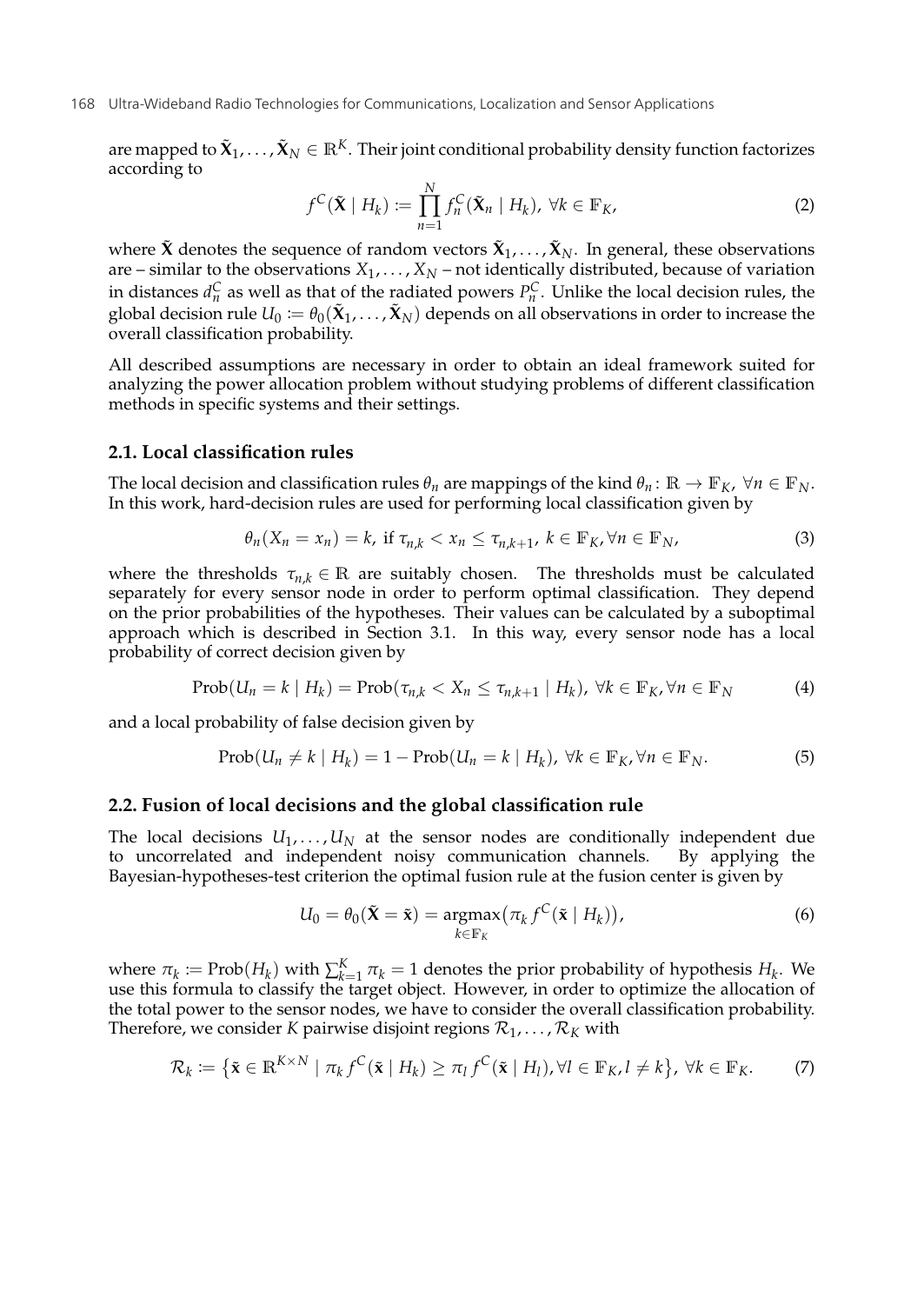with Integrated Ultra-Wide Bandwidth Communications and Radar Capabilities 169 Power Allocation Procedure for Wireless Sensor Networks



**Figure 2.** System model of the *n*<sup>th</sup> sensor node with circulator and antenna.

According to [5], the expected value of correct classification is given by

$$
P_c := \sum_{k=1}^{K} \text{Prob}(\tilde{\mathbf{x}} \in \mathcal{R}_k, H_k), \tag{8}
$$

which in general cannot be analytically evaluated. Therefore, the previous formula cannot be used to optimize the allocation of the total power analytically. Consequently, we choose a different approach for the optimization, which is described in Section 3.3.

## **2.3. Ultra-wide bandwidth sensor nodes**

In Figure 2 the system model of the considered impulse-radio UWB (IR-UWB) sensor nodes with pulse position modulation (PPM) is shown. The transmitter generates two streams of data symbols  $s_n^C(t)$  and  $s_n^R(t)$ .

The symbol stream  $s_n^C$  is used to transmit the local decisions  $u_n(i) \in \mathbb{F}_K$  at the time index *i* to the fusion center, which are generated by the algorithm defined in (3). We describe the data symbols by Dirac delta functions  $\delta\big(t-[u_n(i)-1]\Delta\big)$ , which are shifted pulses on the time axis. Their alignment is determined by the modulation index Δ. We assume that the product *K*Δ is much smaller than the symbol duration. Thus *K* different data symbols can be transmitted to the fusion center. The transmission power  $P_n^C$  of this stream is variable in order to adjust transmission power and to enable distributed power allocation.

The symbol stream  $s_n^R$  establishes the radiation to the target object and uses always the same data symbol. Its transmission power  $P_n^R$  is also variable. In order to increase the available power range at every sensor node, time-division multiple-access (TDMA) method is used to separate both streams into different time slots and to periodically share the same power amplifier.

In order to eliminate collisions due to multiple access, each user stream is assigned to a distinctive time-shift pattern after passing through the blocks  $h_n^C(t)$  and  $h_n^R(t)$ . Their transfer functions are based on time-hopping sequences [13].

After superposition of both streams, a monocyclic pulse shape filter *w*(*t*) limits the bandwidth of the signal. This filter has to fulfill the Nyquist intersymbol interference (ISI) criterion in order to avoid the intersymbol interferences.

When this superposition is transmitted, a part of the radiated signal  $s_n^R$  will be reflected from the target surface back to the antenna. The received signal will pass through the matched-filter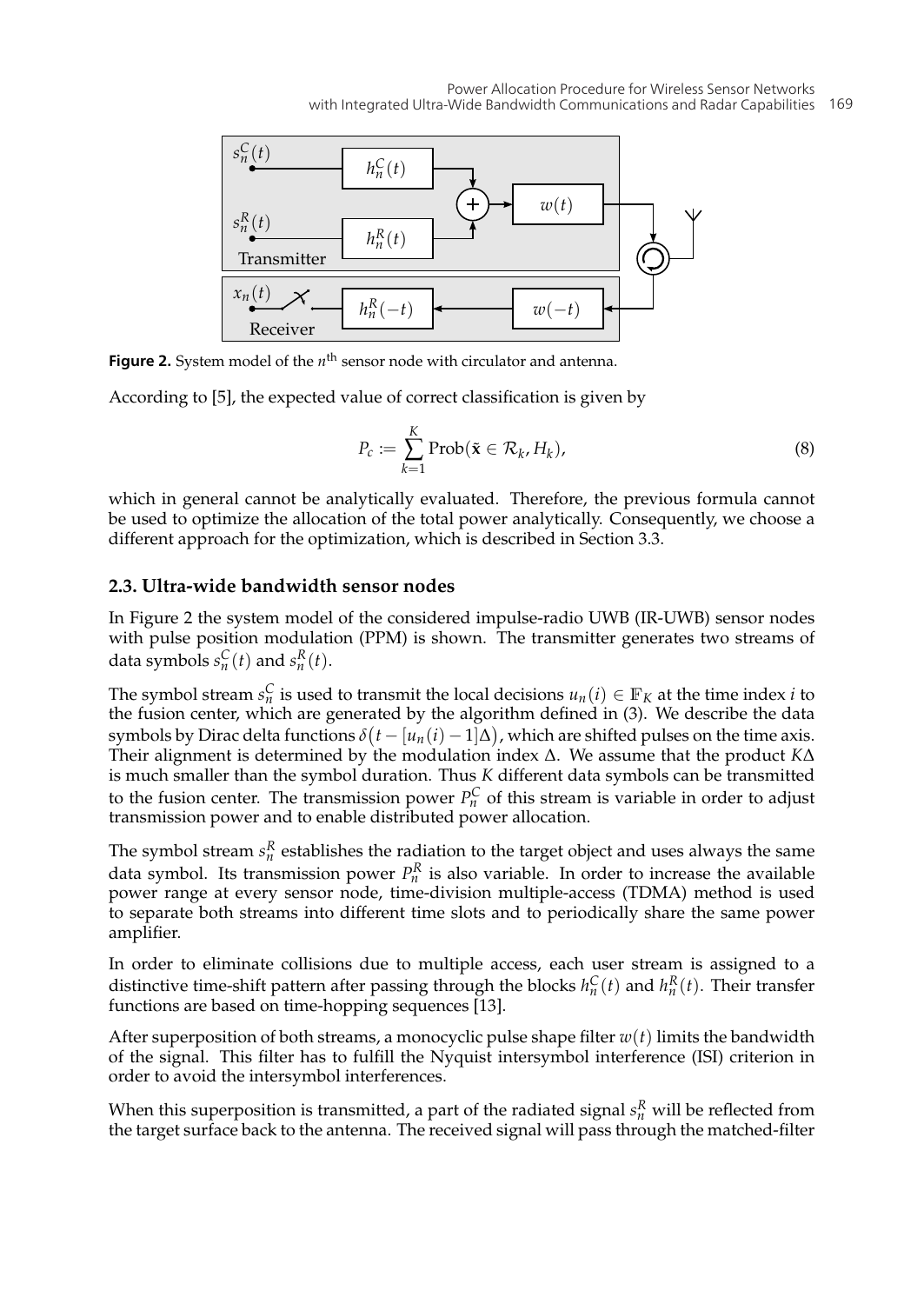*w*(−*t*) and will be decoded from its time-hopping sequence by  $h_n^R(-t)$ . The additive noise signal  $b_n^R(t)$  will pass as well through both filters at the receiver. We denote the corresponding noise power by  $\hat{P}_{noise}$ . If all receiver components are linear, then we can describe the received power by

$$
\tilde{P}_{n|k}^R := P_n^R \frac{\alpha_n^R \mid r_k \mid^2}{g^2(2d_n^R)}, \ \forall k \in \mathbb{F}_K, \forall n \in \mathbb{F}_N,
$$
\n
$$
(9)
$$

where the transmitted power is weighted by the product of the factors  $\alpha_n^R > 0$ ,  $|r_k|^2$ , and  $g^{-2}(2d_n^R)$ . The factor  $\alpha_n^R$  includes the radar cross section, the influence of the antenna, the impacts of the filters, and all additional attenuation of the transmitted power. Due to the reflection coefficient  $r_k$  of the target object the received power depends on the underlying hypothesis. The path loss function *g* depends on the assumed multipath propagation channel and is usually an increasing function of the distance between transmitter and receiver. Here, the factor of two in the distance results from that back and forth transmission between the transceiver and the object. The ratio of  $\tilde{P}^R_{n|k}$  and  $P_{\text{noise}}$  is the observed conditional SNR at the receiver and is given by

$$
\gamma_{n|k}^R := \frac{P_n^R}{P_{\text{noise}}} \cdot \frac{\alpha_n^R |r_k|^2}{g^2 (2d_n^R)}, \ \forall k \in \mathbb{F}_K, \forall n \in \mathbb{F}_N. \tag{10}
$$

Due to the Gaussian distribution of the noise, each sample is also a Gaussian random variable, which is conditionally distributed according to

$$
f_n^R(X_n = x_n \mid H_k) := \frac{1}{\sqrt{2\pi P_{\text{noise}}}} \exp\left(-\frac{\left(x_n - \sqrt{\tilde{P}_{n|k}^R}\right)^2}{2P_{\text{noise}}}\right), \ \forall k \in \mathbb{F}_K, \forall n \in \mathbb{F}_N. \tag{11}
$$

The local decision probabilities  $Prob(U_n = l | H_k)$ , see (4) and (5), can be computed by solving the integral

$$
\tilde{\pi}_{n,l|k} := \text{Prob}(U_n = l \mid H_k) = \int_{\tau_{n,l}}^{\tau_{n,l+1}} f_n^R(x_n \mid H_k) dx_n
$$
\n
$$
= \frac{1}{2} \left[ \text{erf}\left(\frac{\sqrt{\frac{\tilde{P}_{n,k}^R}{\tau_{n,l}}} - \tau_{n,l}}{\sqrt{2P_{\text{noise}}}}\right) + \text{erf}\left(\frac{\tau_{n,l+1} - \sqrt{\tilde{P}_{n|k}^R}}{\sqrt{2P_{\text{noise}}}}\right) \right]
$$
\n(12)

for all  $k, l \in \mathbb{F}_K$  and for all  $n \in \mathbb{F}_N$ . Here, the mapping erf(*z*) denotes the error function of *z*.

#### **2.4. Fusion center**

After radiation of the stream  $s_n^C$  by the sensor node  $S_n$ , the signal is attenuated depending on the distance and it reaches the antenna at the fusion center as depicted in Figure 3. The received signal is matched-filtered and decoded from its time-hopping sequence. Then a data splitter  $\mathbf{v}(t)$  is used to split the received signal into a *K*-dimensional vector space. This is necessary in order to retain the Euclidian distances between all transmitted symbols and achieve a higher classification probability. This filter is mathematically implemented as  $\sum_{k=1}^{K}$  **e**<sub>*k*</sub>  $\delta(t - (k-1)\Delta)$ , where **e**<sub>*k*</sub> is the standard basis vector of the *K*-dimensional space that points in the *k*<sup>th</sup> direction. Therefore the received signals  $\tilde{\mathbf{X}}_1, \ldots, \tilde{\mathbf{X}}_N \in \mathbb{R}^K$  are *K*-dimensional vectors. This new approach extends the method given by [13].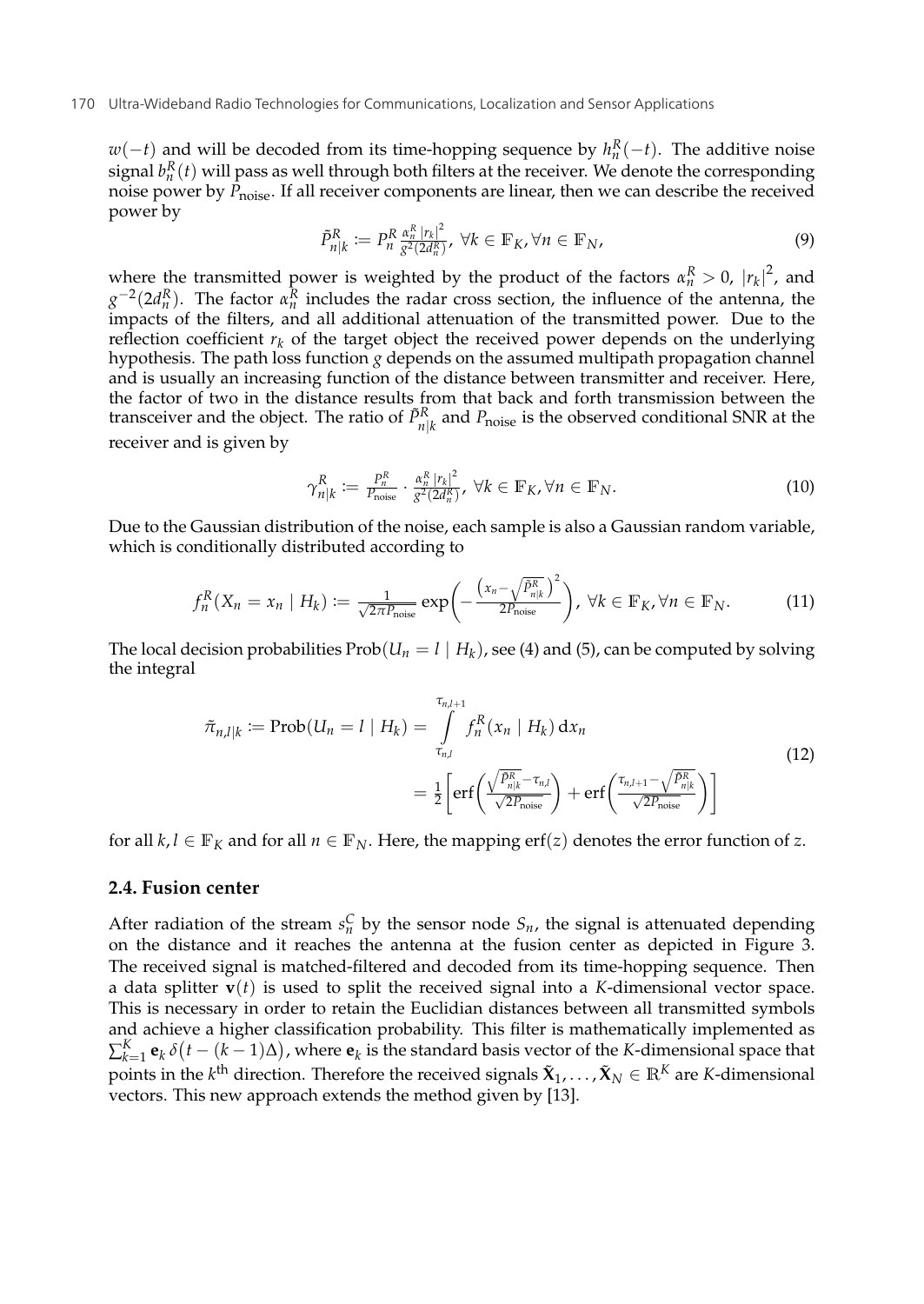Power Allocation Procedure for Wireless Sensor Networks

with Integrated Ultra-Wide Bandwidth Communications and Radar Capabilities 171



**Figure 3.** System model of the fusion center.

In case of additive zero-mean noise and due to the assumptions of  $w(t)$ , each vector sample of the received signal has the expected value of

$$
\mathbf{m}_{n|l} \coloneqq \mathrm{E}\big(\tilde{\mathbf{X}}_n \mid U_n = l\big) = \sqrt{P_n^C \frac{\alpha_n^C}{g^2(d_n^C)}} \cdot \mathbf{e}_l, \ \forall l \in \mathbb{F}_K, \forall n \in \mathbb{F}_N,
$$
\n(13)

which depends on the transmitted symbol  $U_n = l$ . Thus the received power from the *n*<sup>th</sup> sensor node is given by

$$
\tilde{P}_n^C := P_n^C \frac{\alpha_n^C}{g^2(d_n^C)}, \ \forall n \in \mathbb{F}_N,\tag{14}
$$

where we assume that the path loss function is the same as for the first communication link. The power  $\tilde{P}_n^C$  is independent of the underlying hypothesis because the data stream  $s_n^C$  has the same power for all kinds of transmitted data symbols.

The additive noise signal  $b_n^C(t)$  will also pass through all the filters. We assume that the noise spectral density at the fusion center is the same as at the sensor nodes. Due to similarity in architecture of the fusion center and the sensor nodes, the noise power in each dimension of each stream is equal to *P*<sub>noise</sub>. Because of the whiteness of noise, the interferences are uncorrelated in each dimension of each stream. Therefore the noise covariance matrix is determined by the product  $P_{noise} \cdot I_K$ . Here  $I_K$  denotes the identity matrix of size *K*.

Similar to (10) we define an observed SNR for each data stream at the fusion center and denote it by

$$
\gamma_n^C := \frac{P_n^C}{P_{\text{noise}}} \cdot \frac{\alpha_n^C}{g^2(d_n^C)}, \quad \forall n \in \mathbb{F}_N. \tag{15}
$$

Due to the Gaussian distribution of noise, each vector sample is a Gaussian random vector, which is conditionally distributed according to

$$
f_n^C(\mathbf{\tilde{X}}_n \mid H_k) := \sum_{l=1}^K \frac{\tilde{\pi}_{n,l|k}}{(2\pi P_{\text{noise}})^{K/2}} \exp\left(-\frac{(\mathbf{\tilde{x}}_n - \mathbf{m}_{n|l})^T (\mathbf{\tilde{x}}_n - \mathbf{m}_{n|l})}{2P_{\text{noise}}}\right), \ \forall k \in \mathbb{F}_K, \forall n \in \mathbb{F}_N,
$$
 (16)

where the operator  $z^T$  denotes the transpose of any vector  $z$ .

Because of the convex superposition of multivariate Gaussian distributions, it is difficult to use (16) with the properties of (2) to optimize the distributed power allocation. Bounds, such as the Bhattacharyya bound [8], are also difficult to use due to multidimensional nature of (2) and (16). Therefore we propose an applicable technique which is motivated by concepts of information theory and is described in the next section.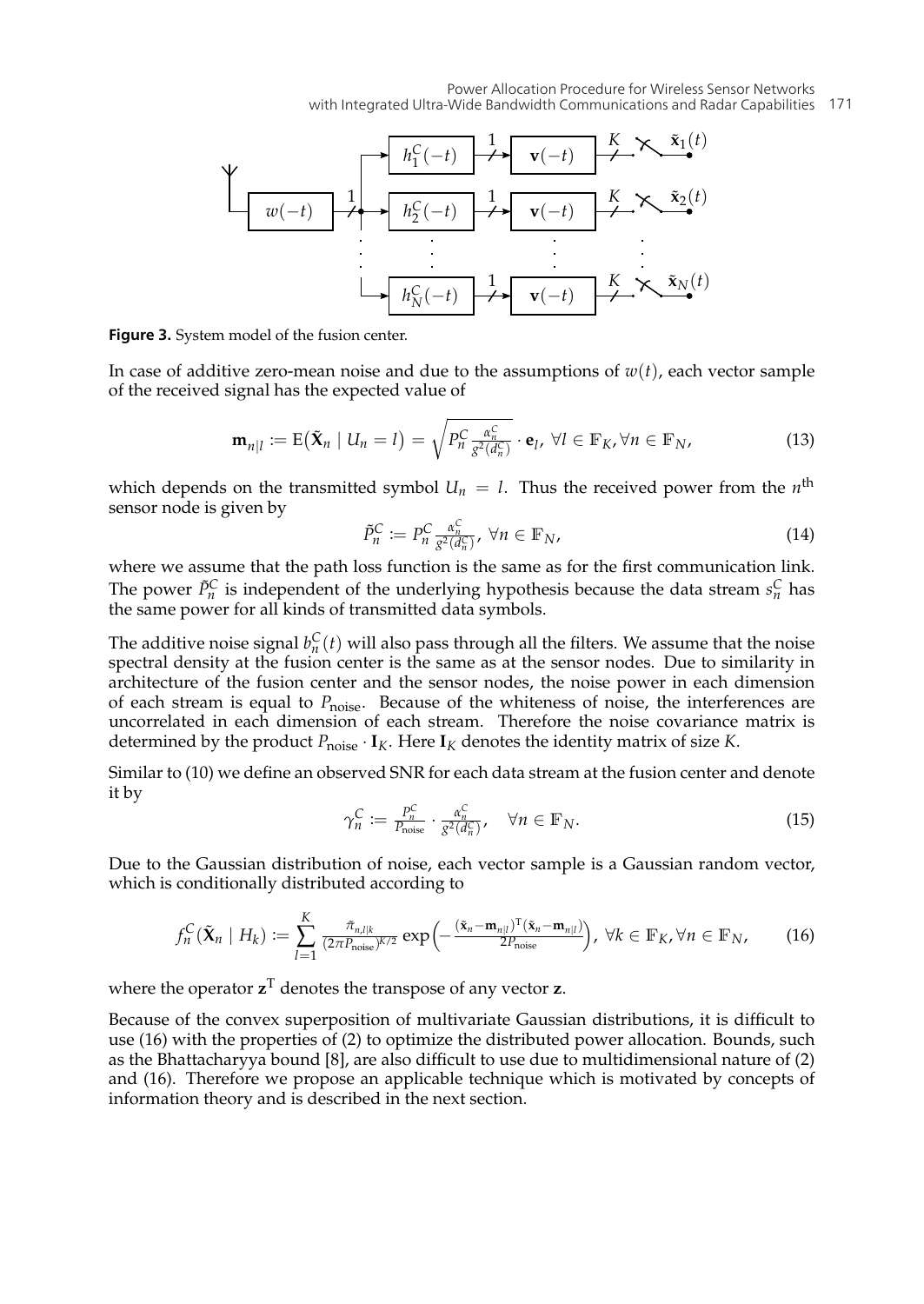## **3. Allocating power to the radar and to the communication task**

In this section, we motivate and present an approach to suboptimally allocate transmission power to the radar and to the communication task. The objective is to maximize the overall classification probability, given a limited total transmission power *P*<sub>tot</sub> that can be arbitrarily allocated to the radar task as well as to the communication task. A direct solution to this problem does not exist, since no analytical expression for the overall classification probability (8) is available. Instead, we independently maximize the mutual information of both communication channels to increase the information flow and in order to determine the power allocation. The motivation for this approach is the separation of the power allocation problem from the object classification procedure. Because in this case the data communication does not affect the classification of the target object.

Note that this theoretical concept is not realistic. However, we apply this concept as a heuristical method in this work.

#### **3.1. Threshold calculation**

For the optimization of the thresholds in Section 2.1, in order to increase the overall classification probability, the analytic evaluation of (8) is needed. Due to the fact that this explicit form for the overall classification probability is unknown and due to the separation of the data communication from the classification task we propose the following simple approach to calculate the thresholds.

We increase the probability of correct decision of each sensor node independently to achieve suboptimal values for the thresholds. Thus, the overall classification probability should be increased as well. According to equations (4) and (12) the local probability of correct decision, which has to be maximized, is given by

$$
\sum_{k=1}^{K} \operatorname{Prob}(H_k) \operatorname{Prob}(U_n = k \mid H_k) = \sum_{k=1}^{K} \frac{\pi_k}{2} \left[ \operatorname{erf}\left(\frac{\sqrt{\frac{\bar{p}_k}{n_{1k}} - \tau_{n,k}}}{\sqrt{2P_{\text{noise}}}}\right) + \operatorname{erf}\left(\frac{\tau_{n_{k+1}} - \sqrt{\frac{\bar{p}_k}{n_{1k}}}}{\sqrt{2P_{\text{noise}}}}\right) \right].
$$
 (17)

Its solution can be found explicitly by using differential calculus. The corresponding result is identical to the one obtained by using the Bayesian-hypotheses-test criterion. It is given by

$$
\tau_{n,k} = \begin{cases}\n\inf(\mathbb{I}_{n,k}) & \text{if } \mathbb{I}_{n,k} \neq \{\}, \, k \in \mathbb{F}_K, \\
\tau_{n,k+1} & \text{if } \mathbb{I}_{n,k} = \{\}, \, k \in \mathbb{F}_K, \\
\infty & \text{if } k = K+1,\n\end{cases} \tag{18}
$$

for all  $n \in \mathbb{F}_N$ , where the function  $\inf(\mathbb{I}_{n,k})$  is the infimum of the interval  $\mathbb{I}_{n,k}$  that is defined by

$$
\mathbb{I}_{n,k} := \left\{ x \in \mathbb{R} \mid \pi_k f_n^R(x \mid H_k) > \pi_l f_n^R(x \mid H_l), \forall l \in \mathbb{F}_K, l \neq k \right\}, \ \forall k \in \mathbb{F}_K, \forall n \in \mathbb{F}_N. \tag{19}
$$

## **3.2. Limitation of transmission power**

We assume that both the radar and the communication signal use the same bandwidth and are uncorrelated to each other, due to separation of the sensing task and the communication task into different time slots (see Section 2.3). In this case and for each new classification process,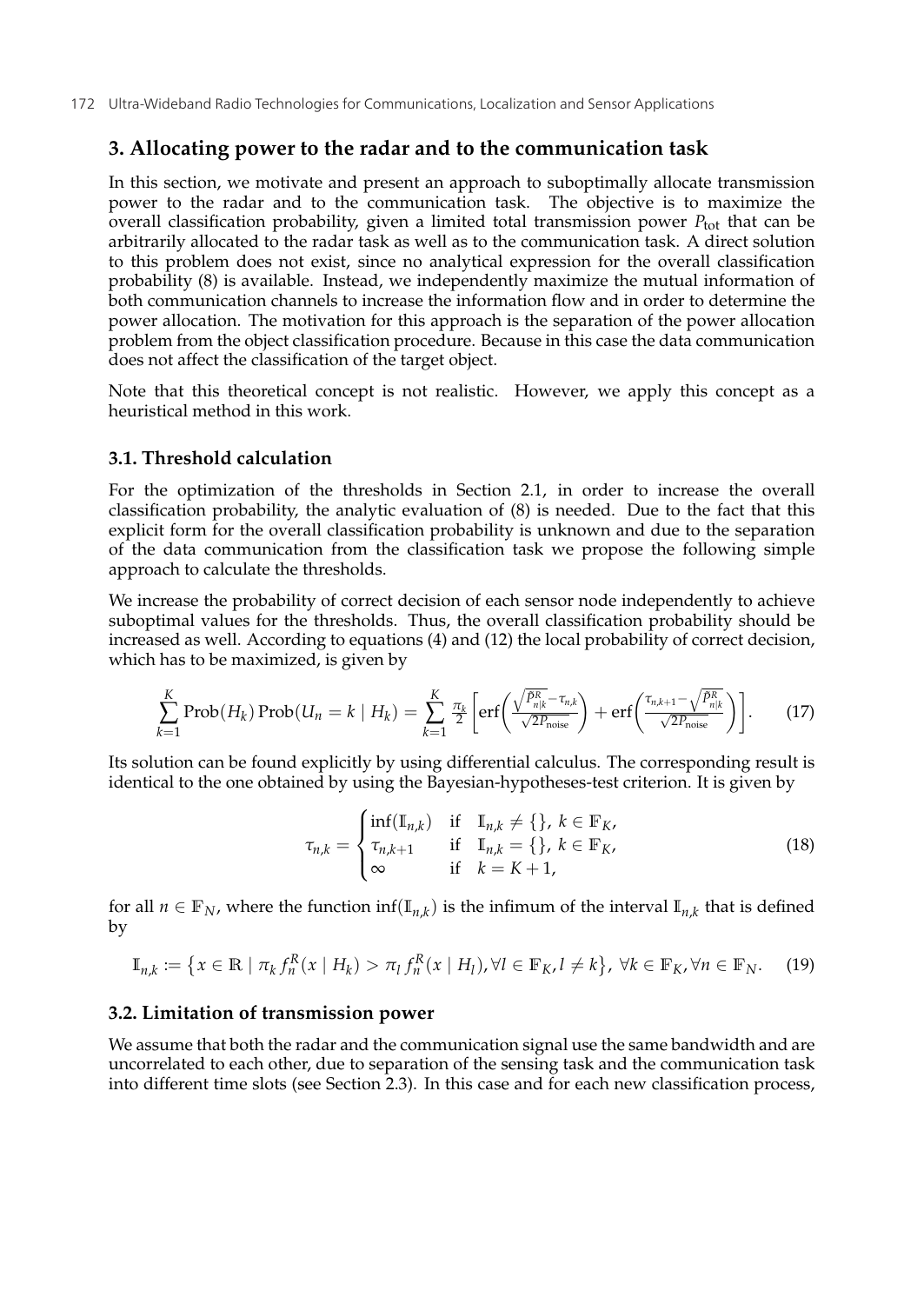the limited total transmission power  $P_{tot}$  is an upper bound for the sum

$$
\sum_{n=1}^{N} \underbrace{P_n^R}_{\text{Radar sensing}} + \underbrace{P_n^C}_{\text{Data communication}} \le P_{\text{tot}}.
$$
 (20)

Total transmission power of one sensor for a single observation

By using this restriction, we present the power allocation procedure in the next section. But, we will have a look at some special cases previously.

In real applications the transmission power of each sensor node is also limited. Consider the case in which all sensor nodes have the same power limitation  $P_{\text{max}}$  with  $\frac{P_{\text{tot}}}{N} \le P_{\text{max}} < P_{\text{tot}}$ . If the power regulation, which is described in the next section, wants to allocate a higher power to  $P_n^R > P_n^C$  of the *n*<sup>th</sup> sensor node than its limitation, then we set the transmission power  $P_n^R$  equal to its highest possible limitation given by  $P_{\text{max}}$ , recalculate  $P_n^C$  which is given in terms of  $P_n^R = P_{\text{max}}$ , discard this  $n^{\text{th}}$  sensor node from the list of unallocated sensor nodes, decrease the given total transmission power  $P_{\text{tot}}$  by  $P_{\text{max}} + P_n^C(P_{\text{max}})$ , and reallocate the remaining total power  $P_{\text{tot}} - P_{\text{max}} - P_n^C (P_{\text{max}})$  recursively to the remaining sensor nodes by the same procedure described in the next section. In a case, where the power  $P_n^C$  instead of  $P_n^R > P_n^C$ will be regulated higher than  $P_{\text{max}}$ , we can reverse the roles of both transmission powers and repeat this reallocation method until no more sensor nodes are left which exceed their power limitation. Therefore, the described limitation of the total transmission power is the generalized case which includes the limitation of the transmission power of each sensor node.

Note that this procedure is applicable for individual power constraints per node as well. Furthermore, note that in each iteration more than one node can be discarded from the list of unallocated sensor nodes in order to decrease the computation complexity.

#### **3.3. Mutual information-based power allocation**

For the maximization of the information flow we set the mutual information of both communication channels equal. This leads to the same symbol error probabilities on both sides for low SNR values. For each sensor node an upper bound for the mutual information of its first and second link can simply be calculated. The identity of obtained bounds

$$
\frac{1}{2}\log\left[1+\frac{P_n^R\alpha_n^R(|r_K|-|r_1|)^2}{4P_{\text{noise}}g^2(2d_n^R)}\right] = \frac{K}{2}\log\left[1+\frac{P_n^C\alpha_n^C(K-1)}{P_{\text{noise}}g^2(d_n^C)K^2}\right]
$$
(21)

has to be computed in order to find the relationship between the powers for all  $n \in \mathbb{F}_N$ . After calculation and usage of the simple approximation

$$
\sqrt[k]{1+x} \approx 1 + \frac{x}{K} \tag{22}
$$

for any small values of *x* we obtain the analytical relationship

$$
P_n^C = P_n^R \cdot \frac{\alpha_n^R}{\alpha_n^C} \frac{g^2(d_n^C)}{g^2(2d_n^R)} \frac{K}{K-1} \frac{(|r_K| - |r_1|)^2}{4}, \ \forall n \in \mathbb{F}_N. \tag{23}
$$

In the next step, we increase the overall information flow by maximization of the cumulative mutual information subject to the given total power of the sensor network. Then the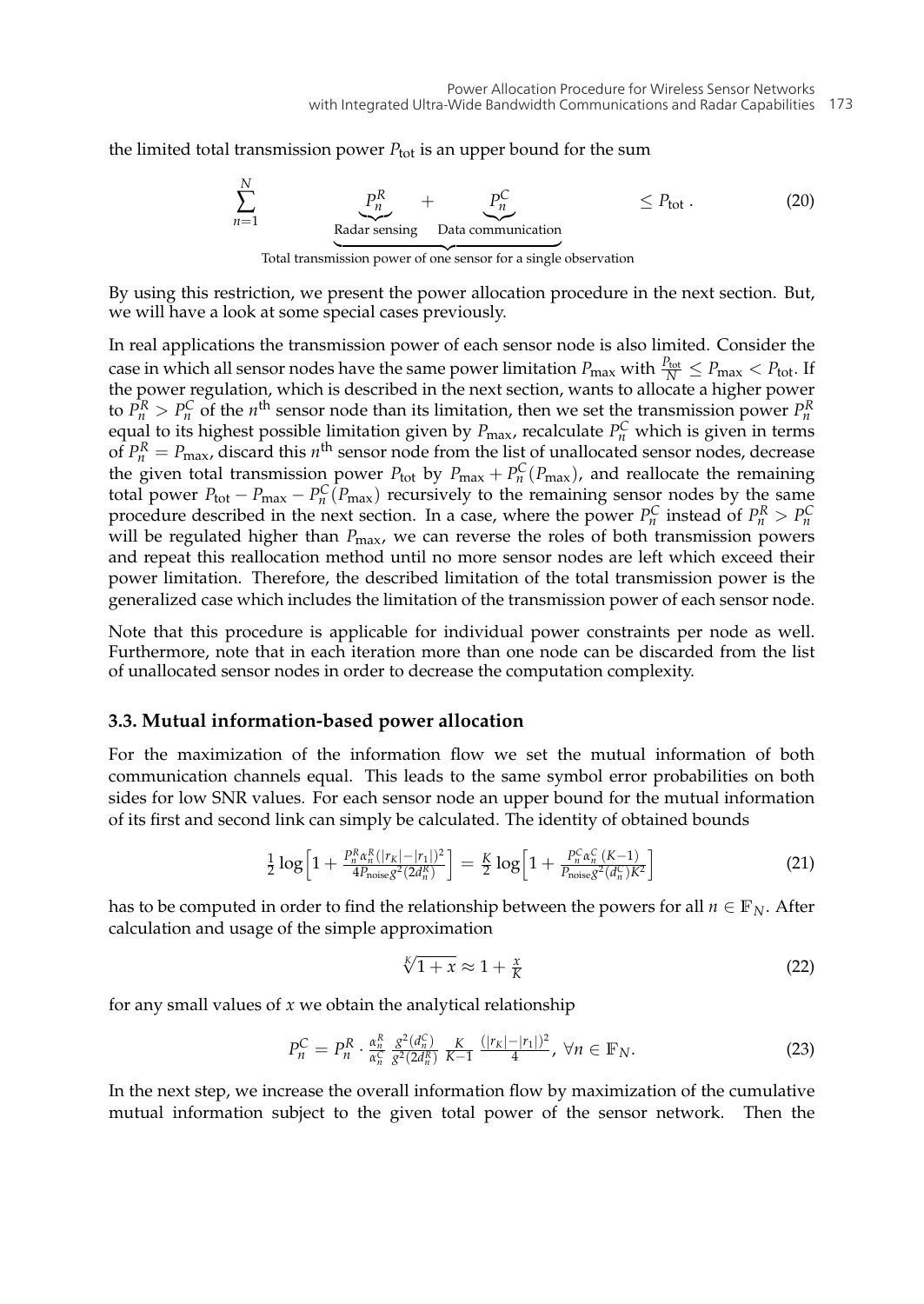optimization problem is given by

$$
\underset{P_1^R,\ldots,P_N^R}{\text{maximize}} \quad \sum_{n=1}^N \frac{1}{2} \log \left[ 1 + \frac{P_n^R \alpha_n^R \ (|r_K| - |r_1|)^2}{4 P_{\text{noise}} g^2 (2d_n^R)} \right] \quad \text{subject to} \quad \sum_{n=1}^N P_n^C + P_n^R \le P_{\text{tot}}.\tag{24}
$$

It has to be considered that the sum of concave functions is also concave and that the arguments of the logarithms are linear functions of the powers. Furthermore, the domain of the feasible set is a closed convex set and, therefore, only one global maximum of the problem exists. This maximum can be explicitly calculated by using the method of Lagrange multipliers which is equivalent to the water-filling power allocation result [3]. The result is given by

$$
P_n^R = P_{\text{noise}} \frac{g^2 (2d_n^R)}{\alpha_n^R} \frac{4}{(|r_K| - |r_1|)^2} \cdot \max\left(0, \frac{\lambda}{\beta_n} - 1\right), \forall n \in \mathbb{F}_N,\tag{25}
$$

where the factor  $\beta_n$  is defined by

$$
\beta_n := \frac{s^2 (2d_n^R)}{\alpha_n^R} \frac{4}{(|r_K| - |r_1|)^2} + \frac{s^2 (d_n^C)}{\alpha_n^C} \frac{K}{K-1}, \forall n \in \mathbb{F}_N. \tag{26}
$$

For the following equations, we assume that the factors  $\beta_n$  are ordered in an increasing manner. Then the water-filling level  $\lambda$  is a value specified by the inequality

$$
\beta_{\tilde{N}} < \lambda \le \frac{1}{\tilde{N}} \left[ \frac{P_{\text{tot}}}{P_{\text{noise}}} + \sum_{n=1}^{\tilde{N}} \beta_n \right],\tag{27}
$$

where the number  $\tilde{N}$  with  $1 \leq \tilde{N} \leq N$  is a suitably chosen integer value for which the inequality

$$
\sum_{n=1}^{\tilde{N}} (\beta_{\tilde{N}} - \beta_n) < \frac{P_{\text{tot}}}{P_{\text{noise}}} \tag{28}
$$

holds. From (23) and (25) the allocated power for the second channel is determined as

$$
P_n^C = P_{\text{noise}} \frac{g^2(d_n^C)}{\alpha_n^C} \frac{K}{K-1} \cdot \max\left(0, \frac{\lambda}{\beta_n} - 1\right), \forall n \in \mathbb{F}_N. \tag{29}
$$

This allocation has the following interpretation. The sensor node  $S_n$  with the lowest  $\beta_n$  gets the largest part of the total power because its communication channels are possibly the best due to the low distances. Therefore the observation of the target object is less interfered by noise and consequently results in better data communication. Sensor nodes with higher distances get smaller parts of the total power and some of them do not get any power at all. The last ones participate neither in the data communication nor in the classification of the target object. Their information reliability is too poor to be considered for data fusion. More and more sensor nodes will become active by increasing the total power. Then the overall classification probability increases because more correct information is provided by the observations.

Note that we have used the approximation (22) in order to simplify the maximization problem and to find analytical solutions for all equations. Without any approximation the maximization problem yields the *Lambert's trinomial equation*, which still does not have any analytical solutions. Although the above approximation is only valid for low transmission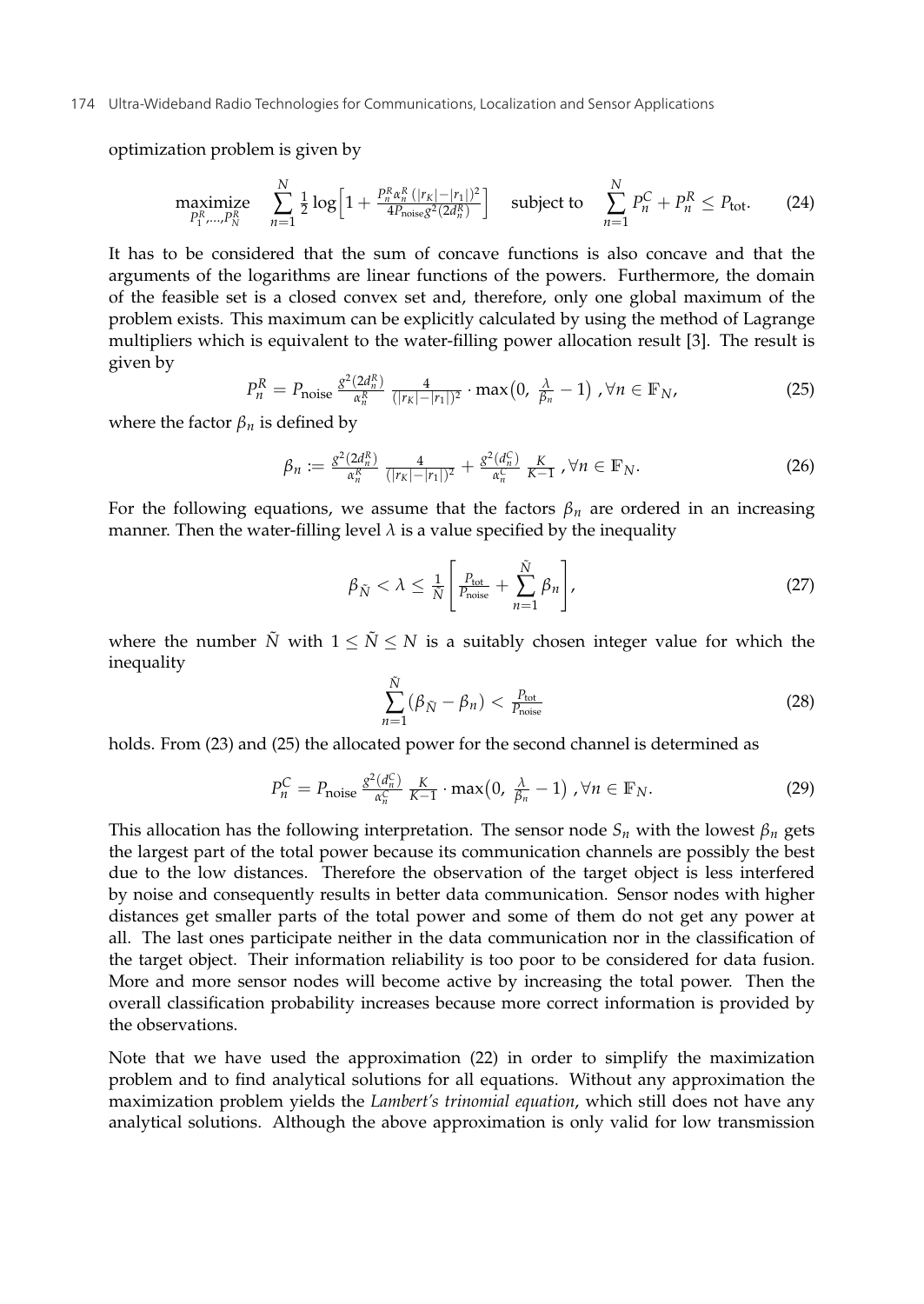powers, we use the same solution for high transmission powers, too. If instead another approximation is used, the results are indeed different, but the behavior of solutions remains generally valid. However, this study is not the subject of this work.

## **3.4. Computational effort**

In order to calculate the transmission powers (25) and (29) the computation of  $β_n$ ,  $λ$ , and  $\tilde{N}$ is necessary. The parameters *K*, *N*,  $P_{\text{tot}}$ ,  $P_{\text{noise}}$ ,  $r_k$ ,  $\alpha_n^R$ , and  $\alpha_n^C$  are fixed system parameters which are known to the computation unit. The distances  $d_n^R$  and  $d_n^C$  depend on the position of the target object and are therefore unknown. They can be estimated for example by a tracking algorithm. If these values are also determined, then the equations (25) to (29) can be calculated with little effort, because of simple mathematical operations such as summation and multiplication. The only difficulty is the evaluation of the path loss function *g*, which can include complex mathematical operations. Its complexity depends on the given multipath channel.

However, the computation effort of the equations (25) to (29) is less complex than the evaluation of the classification algorithm such as (6). If one can find simpler algorithms than (6) (see, for example [12]), then the assessment of the calculation effort becomes important and should be considered in detail.

# **4. Numerical results and conclusions**

In this section we present some numerical results obtained by applying the proposed optimization method from Section 3. We simulate target objects with equal prior probabilities  $\pi_k = \frac{1}{K} \forall k \in \mathbb{F}_K$  in sensor networks with different settings as described in Section 2. In all results, we consider three different kinds of target objects with reflection coefficients chosen as  $|r_1| = 0$ ,  $|r_2| = \frac{1}{2}$ , and  $|r_3| = 1$ . Furthermore, the path loss function is modeled as line-of-sight propagation. The ratio  $SNR = 10$ *dB*  $log(\frac{P_{\text{tot}}}{P_{\text{noise}}})$ , instead of *received* SNRs, is depicted on the abscissa of all figures.

The verification of the proposed power allocation between both communication links of a single sensor node is shown in Figure 4. The overall error probability of the classification increases for higher SNR values for the case where the allocated power of one link is reduced by 10% and at the same time the power of the other link is stepped up by this 10%. When we reallocate a power amount of 10% − 30% to both links in an inverse manner, then the classification probability remains almost valid. This result shows that the proposed method allocates the given total power nearly optimal to both communication links, especially for higher SNR values.

In Figure 5 another verification of the proposed power allocation is shown, where a network of two sensor nodes is considered. The overall error probability of the classification decreases if we decrease the allocated power of the sensor node, which has the smallest part of the total power, by 10% and allocate this amount of power to the other sensor node. This result shows that the proposed method assigns the given total power suboptimal to the sensor nodes. The curves disperse, because of the approximation (22) which has been used for the equation (23).

As shown in Figure 6 the proposed method yields a better classification probability in comparison to a uniform power allocation where a network of ten sensor nodes is considered.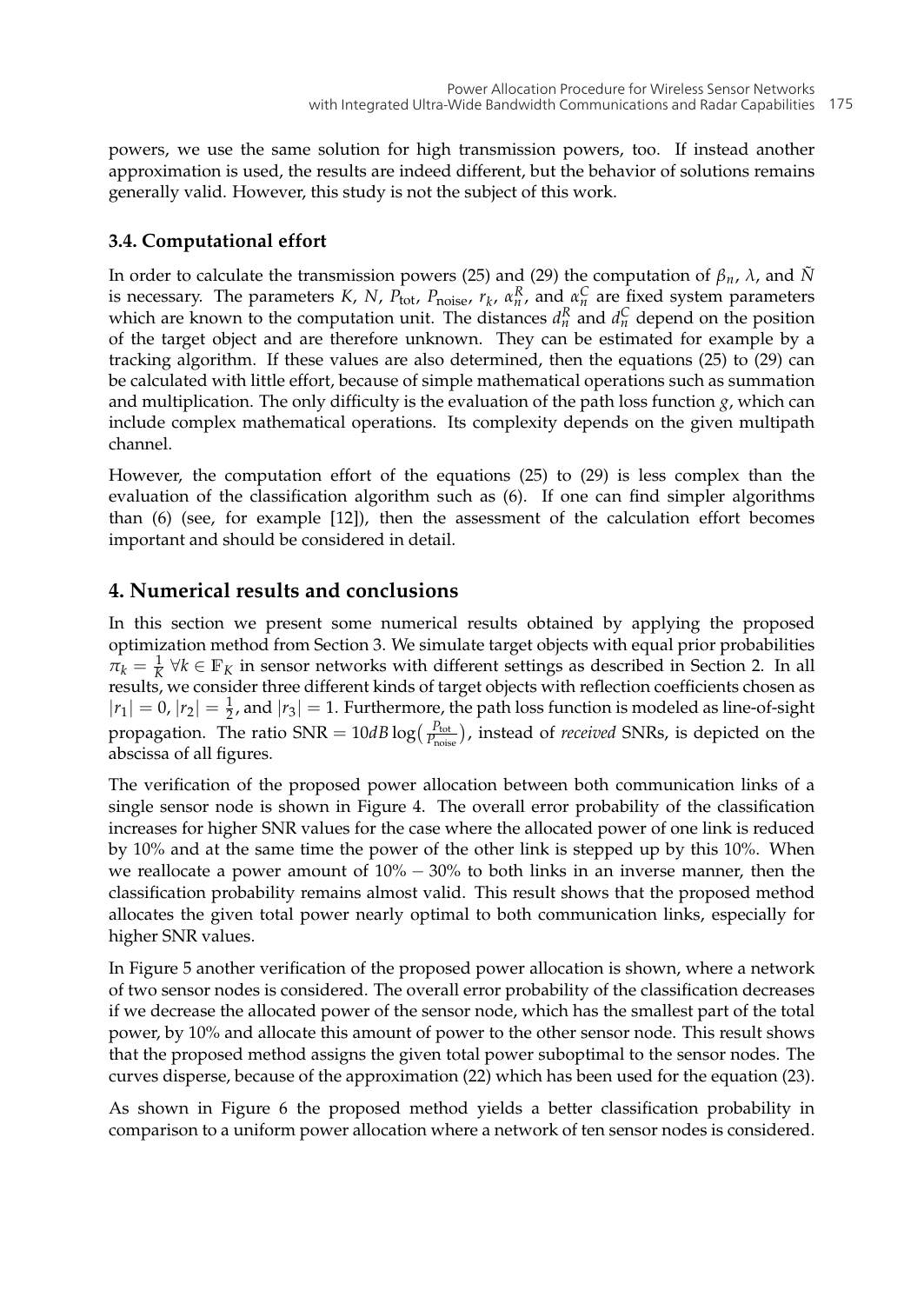176 Ultra-Wideband Radio Technologies for Communications, Localization and Sensor Applications



**Figure 4.** Verification of proposed power allocation between the two communication links of a single sensor node network.



**Figure 5.** Verification of proposed power allocation between two sensor nodes.

In particular, it is shown that the same overall classification probability can be achieved with much lower transmission power, especially for low SNR values, by using an efficient power allocation method. Furthermore, the symbol-error probability of the sensor node with the highest part of the total power is also shown. The classification accuracy is better than the best symbol-error probability for higher SNR values, which affirms the gain of data fusion and illustrates the feasibility of object classification in this kind of distributed sensor networks.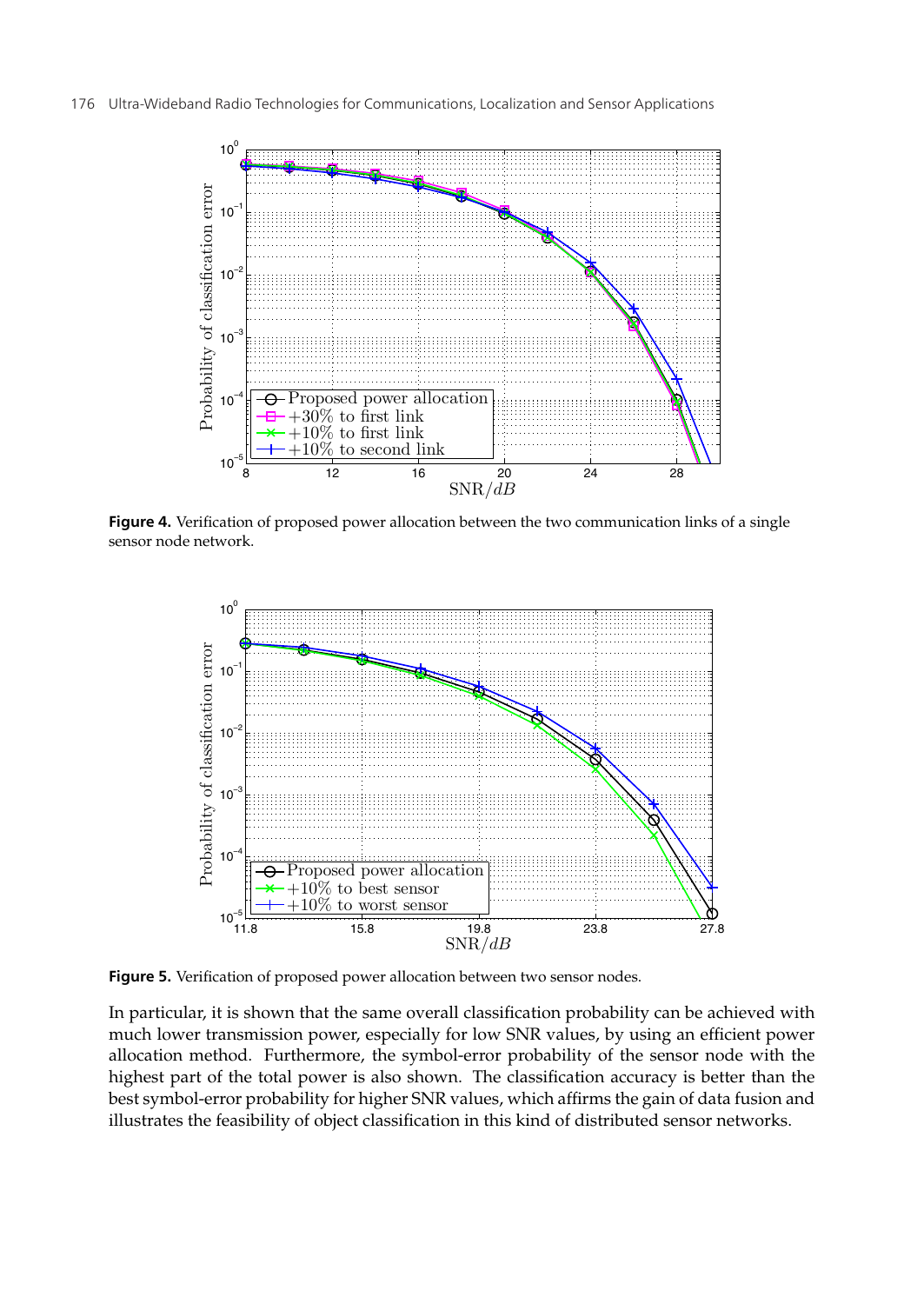

**Figure 6.** Comparison of proposed power allocation to a uniform power allocation in a network of ten sensor nodes.

# **Author details**

Gholamreza Alirezaei, Rudolf Mathar and Daniel Bielefeld

*Institute for Theoretical Information Technology, RWTH Aachen University, D-52056 Aachen, Germany*

# **5. References**

- [1] Alirezaei, G. [2012]. Channel capacity related power allocation for ultra-wide bandwidth sensor networks with application in object detection, *IEEE ICUWB 2012 - International Conference on Ultra-Wideband*, Syracuse, NY, USA.
- [2] Bielefeld, D., Fabeck, G., Zivkovic, M. & Mathar, R. [2010]. Optimization of cooperative spectrum sensing and implementation on software defined radios, *Proc. Int. Workshop Cogn. Radio Advanced Spectr. Management CogART*, pp. 1–5.
- [3] Cover, T. M. & Thomas, J. A. [2006]. *Elements of Information Theory*, 2nd edn, John Wiley & Sons, Inc.
- [4] Debes, C., Riedler, J., Zoubir, A. M. & Amin, M. G. [2010]. Adaptive target detection with application to through-the-wall radar imaging, *IEEE Trans. Signal Process.* Vol. 58(No. 11): 5572–5583.
- [5] Duda, R. O., Hart, P. E. & Stork, D. G. [2000]. *Pattern Classification*, 2nd edn, John Wiley & Sons, Inc.
- [6] Gezici, S., Tian, Z., Giannakis, G. B., Kobayashi, H., Molisch, A. F., Poor, H. V. & Sahinoglu, Z. [2005]. Localization via ultra-wideband radios: A look at positioning aspects for future sensor networks, *IEEE Signal Process. Mag.* Vol. 22: 70–84.
- [7] Hume, A. L. & Baker, C. J. [2001]. Netted radar sensing, *Proc. IEEE Int. Radar Conf.*, pp. 23–26.
- [8] Lapidoth, A. [2009]. *A Foundation in Digital Communication*, Cambridge University Press.